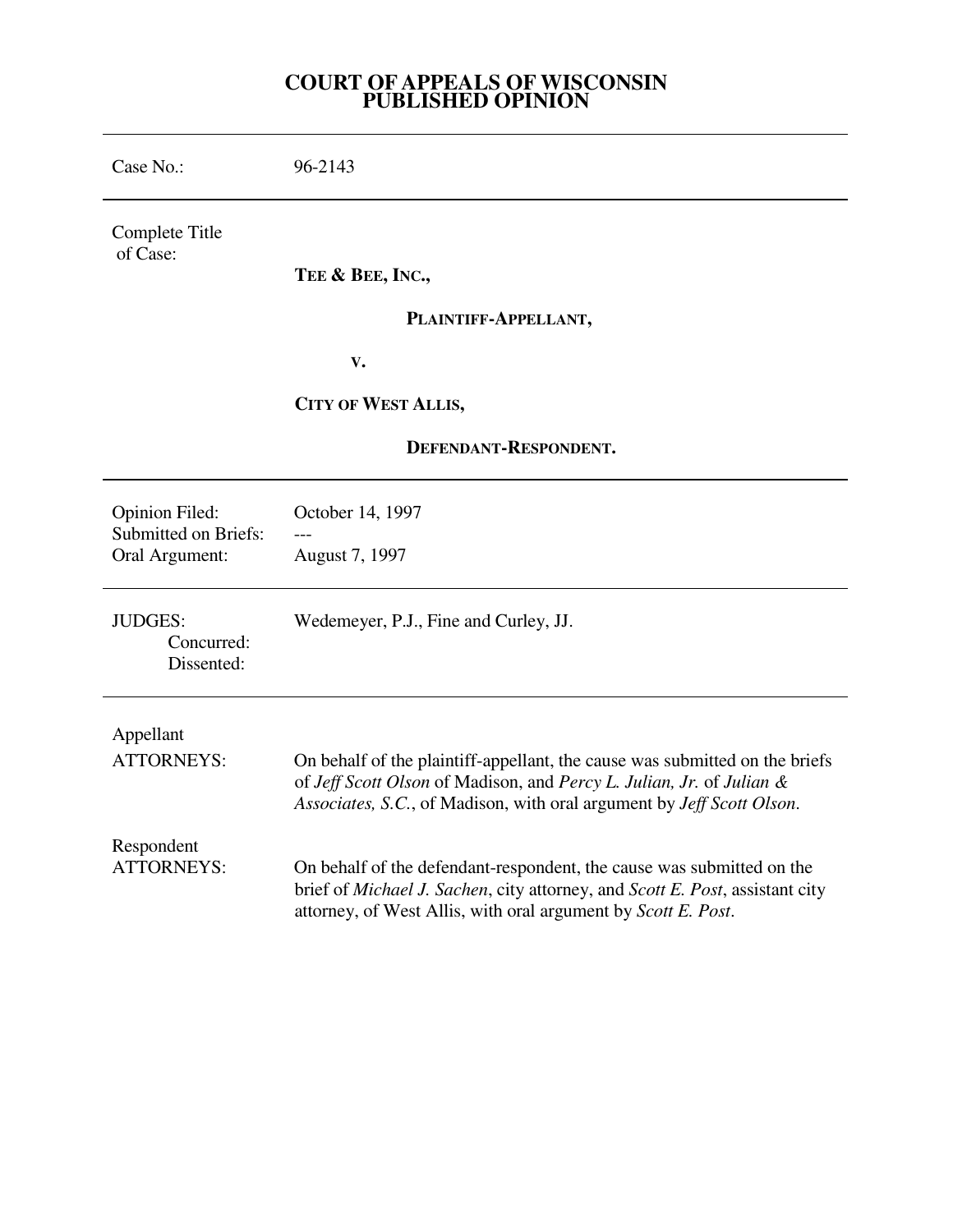# **COURT OF APPEALS DECISION DATED AND FILED NOTICE**

October 14, 1997

**Marilyn L. Graves Clerk, Court of Appeals of Wisconsin** 

 **This opinion is subject to further editing. If published, the official version will appear in the bound volume of the Official Reports.**

 **A party may file with the Supreme Court a petition to review an adverse decision by the Court of Appeals.** *See* **§ 808.10 and RULE 809.62, STATS.** 

**No. 96-2143** 

## **STATE OF WISCONSIN IN COURT OF APPEALS**

**TEE & BEE, INC.,** 

 **PLAINTIFF-APPELLANT,** 

**V.** 

**CITY OF WEST ALLIS,** 

 **DEFENDANT-RESPONDENT.** 

 APPEAL from an order of the circuit court for Milwaukee County: JACQUELINE D. SCHELLINGER, Judge. *Reversed and cause remanded with directions.*

Before Wedemeyer, P.J., Fine and Curley, JJ.

 CURLEY, J. Tee & Bee, Inc., appeals from a trial court order affirming the West Allis Common Council's denial of an operating license for their adult-oriented business. Tee & Bee argues that the City of West Allis did not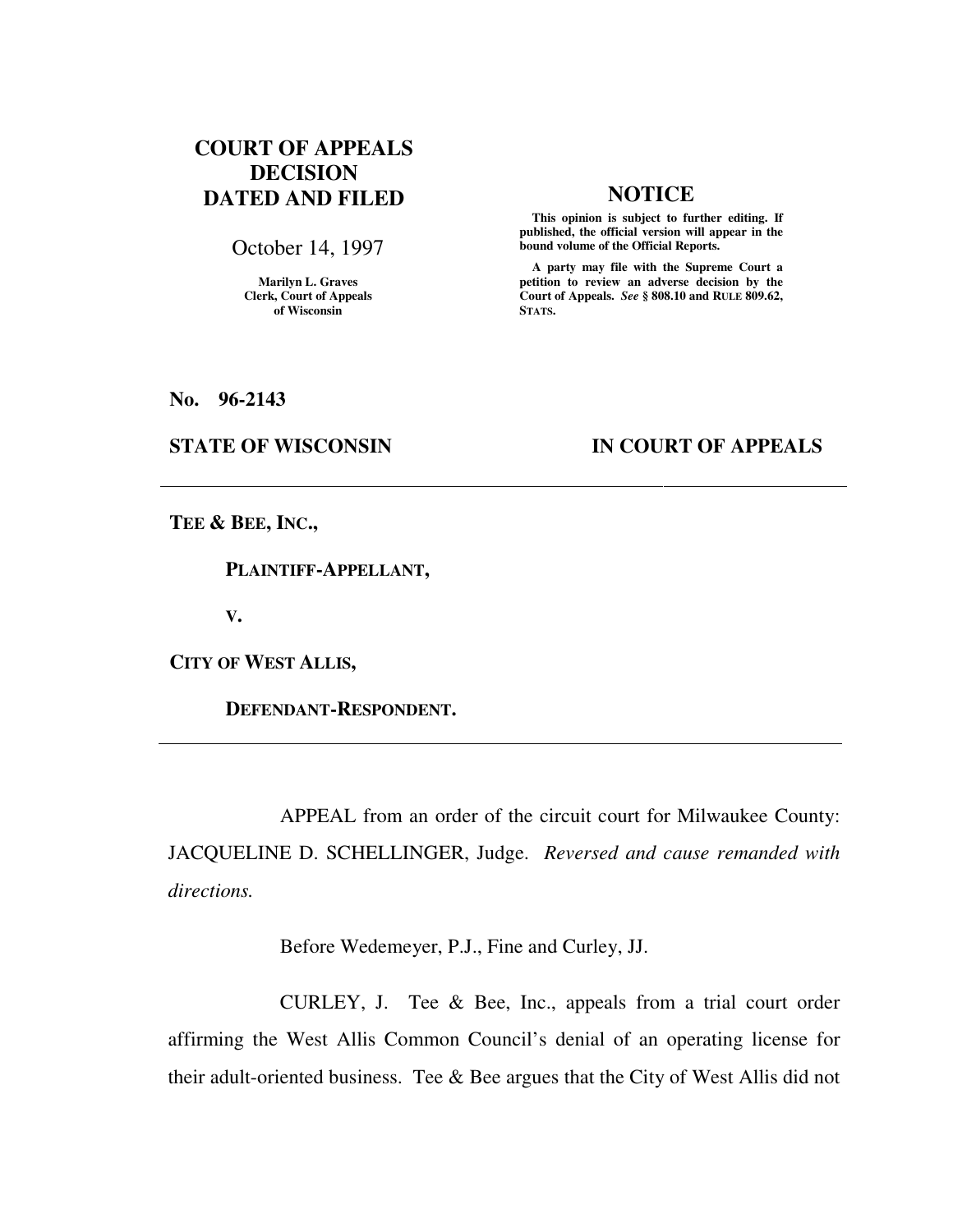"opt out" of § 68.11(2), STATS., and that, consequently, the Common Council's review of its own initial determination violated  $\S$  68.11(2). We agree and make the following conclusions. First, under § 68.16, STATS., municipalities have "opted out" of Chapter 68, STATS., in whole or in part, only where there is evidence that they elected to do so. Second, the relevant provisions of the West Allis Revised Municipal Code (WARMC) do not show the City's intent to "opt out" of  $\S$  68.11(2). Third, because the City has not opted out, it is bound by § 68.11(2), and may not allow the Common Council to review its own determinations. Fourth, the relevant WARMC provisions, as they stand, improperly conflict with § 68.11(2) by allowing what § 68.11(2) forbids. Fifth, because of this conflict, the relevant WARMC provisions may only be harmoniously interpreted to require the West Allis Administrative Appeals Review Board to review all initial determinations denying adult-oriented business licenses. Based on those conclusions, we reverse the trial court's order, and remand to the Common Council with directions to allow Tee & Bee to appeal to the Administrative Appeals Review Board.

### **I. BACKGROUND.**

 In October 1992, the City of West Allis amended WARMC § 9.28, which deals with adult-oriented businesses. The new ordinance required adultoriented businesses to obtain operating licenses, and imposed other requirements and conditions on their operation. Tee  $\&$  Bee, Inc., as the corporate owner of an adult-oriented business known as Super Video and Variety, fell within the ambit of the new ordinance.

 Tee & Bee filed an application for a license on September 15, 1994. The City's Licensing and Health Committee voted to recommend denial of Tee &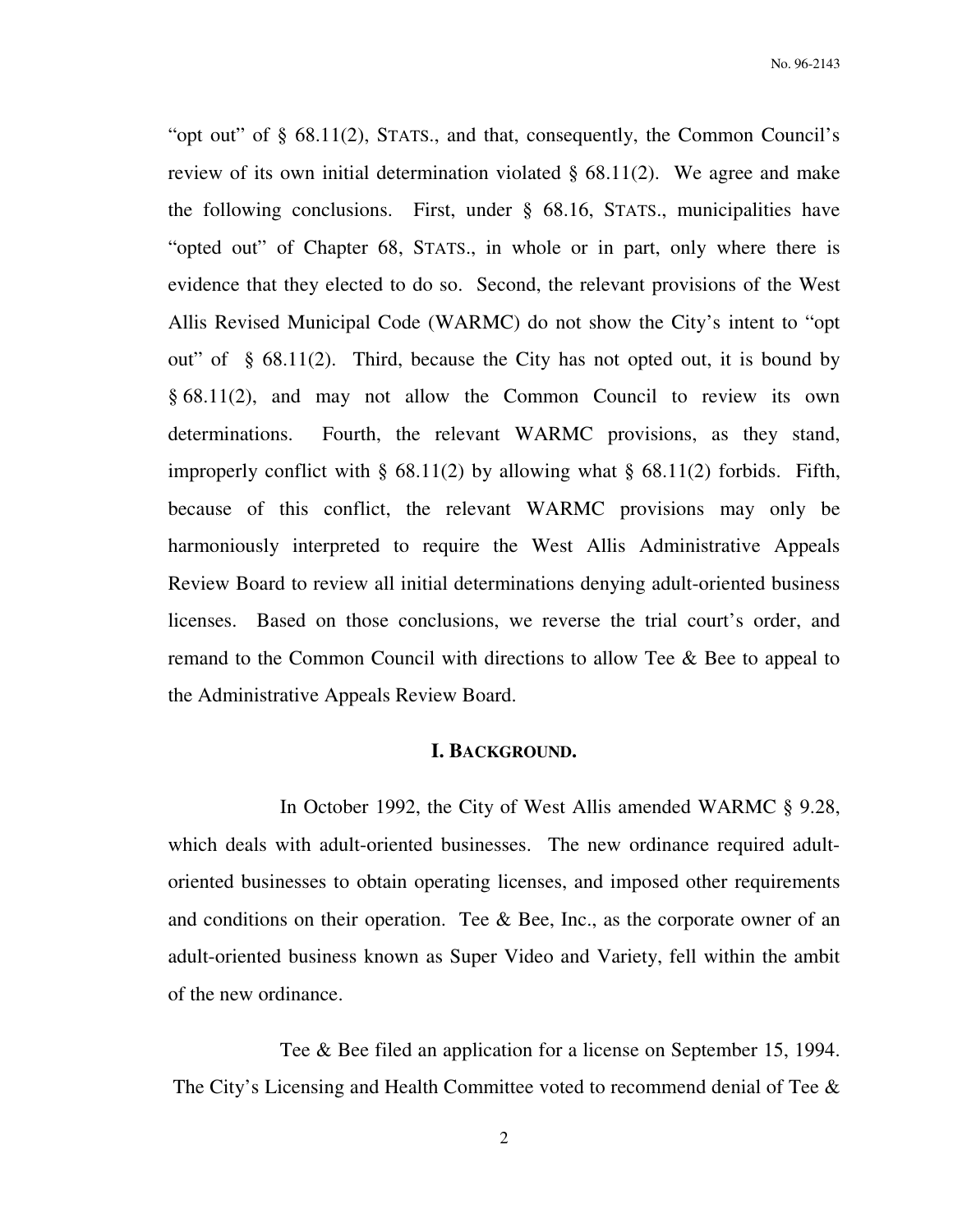Bee's license on four grounds, and the West Allis Common Council unanimously adopted that recommendation and denied Tee & Bee's license. Following the denial, Tee & Bee filed an appeal with the Common Council. The City scheduled an administrative appeal hearing to be held by the Common Council during a special Council meeting. Tee & Bee objected to the form of the hearing, claiming that it violated  $\S$  68.11, STATS. Specifically, Tee  $\&$  Bee contended that allowing the Common Council, which had made the initial licensing determination, to review its own determination violated the requirement of  $\S$  68.11(2), STATS., that appeals be heard by an impartial decision maker who "did not participate in the making or reviewing of the initial determination." The City overruled Tee  $\&$ Bee's objection and the Common Council held the appeal hearing.

 Following the hearing, the Common Council voted to uphold the denial of Tee and Bee's license on three of the four grounds that it had relied on in its initial determination. After receiving the Common Council's decision, Tee & Bee filed a certiorari action in the Milwaukee County Circuit Court, and renewed its objection to the Common Council holding the appeal hearing. In response, the trial court found that the City had "opted out" of Chapter 68, STATS., and thus, the City could properly allow the Common Council to review its own determination. The trial court went on to affirm the Common Council's decision denying Tee & Bee's license on two of the three grounds that the Common Council had relied on. Tee & Bee now appeals.

### **II. ANALYSIS.**

Section 68.11(2), STATS., states that during a hearing on an administrative appeal, "The municipality shall provide an impartial decision maker … who did not participate in making or reviewing the initial determination, who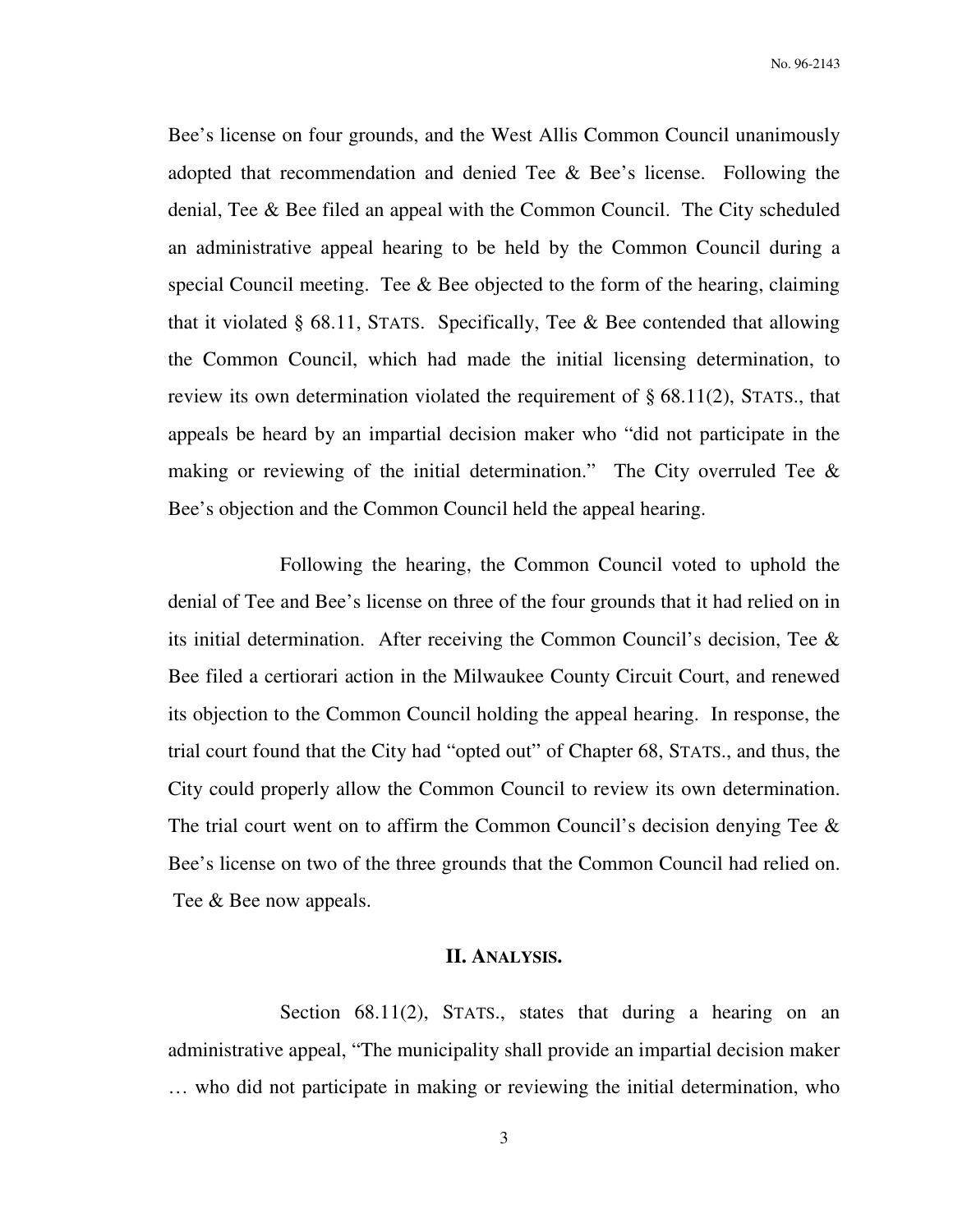shall make the decision on administrative appeal." Tee  $\&$  Bee argues that the City is bound by § 68.11(2), and therefore, that the City erred by appointing the Common Council to review its own initial determination. In response, the City argues that, under the authority of § 68.16, STATS., by enacting the administrative review procedures contained in WARMC, it has elected not to be governed by  $§ 68.11(2).$ 

 To determine whether the City has elected not to be governed by § 68.11(2), STATS., we must interpret § 68.16, STATS. The interpretation of a statute presents a question of law which this court reviews *de novo*. *See State v. Kruzicki*, 209 Wis.2d 112, 121, 561 N.W.2d 729, 733-34 (1997). "Our primary purpose when interpreting a statute is to give effect to the legislature's intent. We first look to the language of the statute, and if the language is clear and unambiguous, we define the language of the statute in accordance with its ordinary meaning." *Id*. at 121, 561 N.W.2d at 734. Section 68.16 reads:

> **Election not to be governed by this chapter.** The governing body of any municipality may elect not to be governed by this chapter in whole or in part by an ordinance or resolution which provides procedures for administrative review of municipal determinations.

We conclude that the language of  $\S$  68.16 is clear and unambiguous. Therefore, we must interpret the statute in accordance with the ordinary meaning of its terms. *Kruzicki*, 209 Wis.2d at 121, 561 N.W.2d at 734. Section 68.16 clearly states that a municipality may "elect" not to be governed by a part of Chapter 68, STATS., by passing an ordinance or resolution. The ordinary meaning of the verb "elect" is "to choose." *See* WEBSTER'S THIRD NEW INTERNATIONAL DICTIONARY 731 (1993). Therefore, in order for a municipality to elect not to be governed by a particular section of Chapter 68, the municipality must enact an ordinance or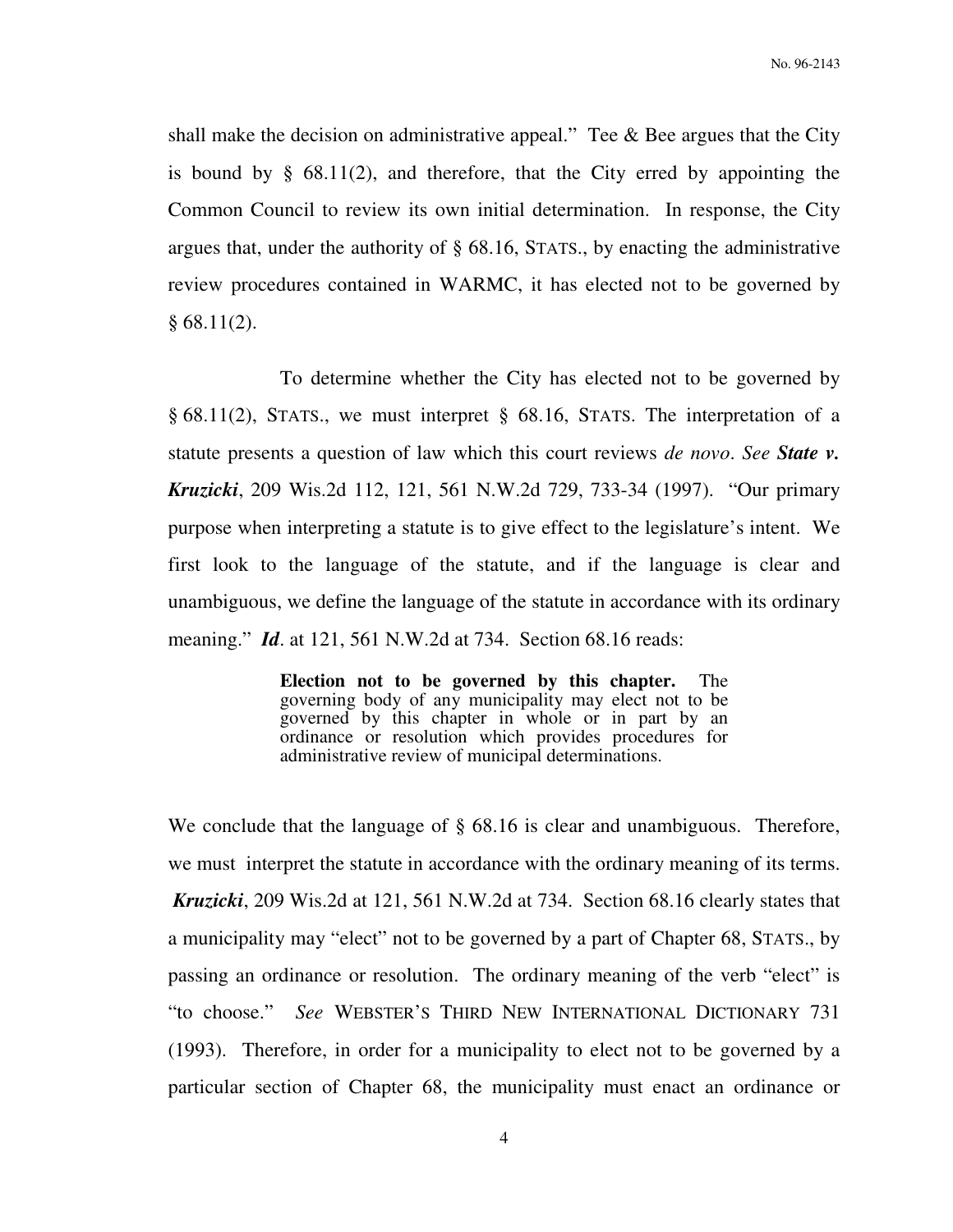resolution which shows that it chooses to "opt out" of that particular section. The City claims that certain provisions of WARMC do, in fact, manifest its intent to "opt out" of § 68.11(2). Thus, we must examine those WARMC provisions to ascertain whether the City actually chose not to be governed by § 68.11(2).

 WARMC §§ 9.28 and 2.48 pertain to the administrative review of a municipal decision denying an adult-oriented business license. Section 9.28, titled "Adult Oriented Establishments," provides procedures for review of determinations specifically concerning adult-oriented businesses. Section 2.48, titled "Administrative Review Board," provides procedures for review of all municipal initial determinations in general. These two WARMC sections are the only possible sources of evidence that the City chose not to be governed by § 68.11(2), STATS. Examination of these provisions, however, reveals that neither is a model of clarity. The first specific provision at issue is WARMC § 9.28(3)(d), which reads:

> (3)APPLICATION FOR LICENSE. … (d) Whenever an application is denied or held for further investigation, the City Clerk shall advise the applicant in writing of the reasons for such action, and that the applicant has the right to request that the Common Council review said determination pursuant to sec. 68.11 of the Wisconsin Statutes, and sec. 2.48(4) of the West Allis Revised Municipal Code.

Section 9.28(3)(d) seems to allow the Common Council to review the denial of a license application, even though the Common Council is the body, under WARMC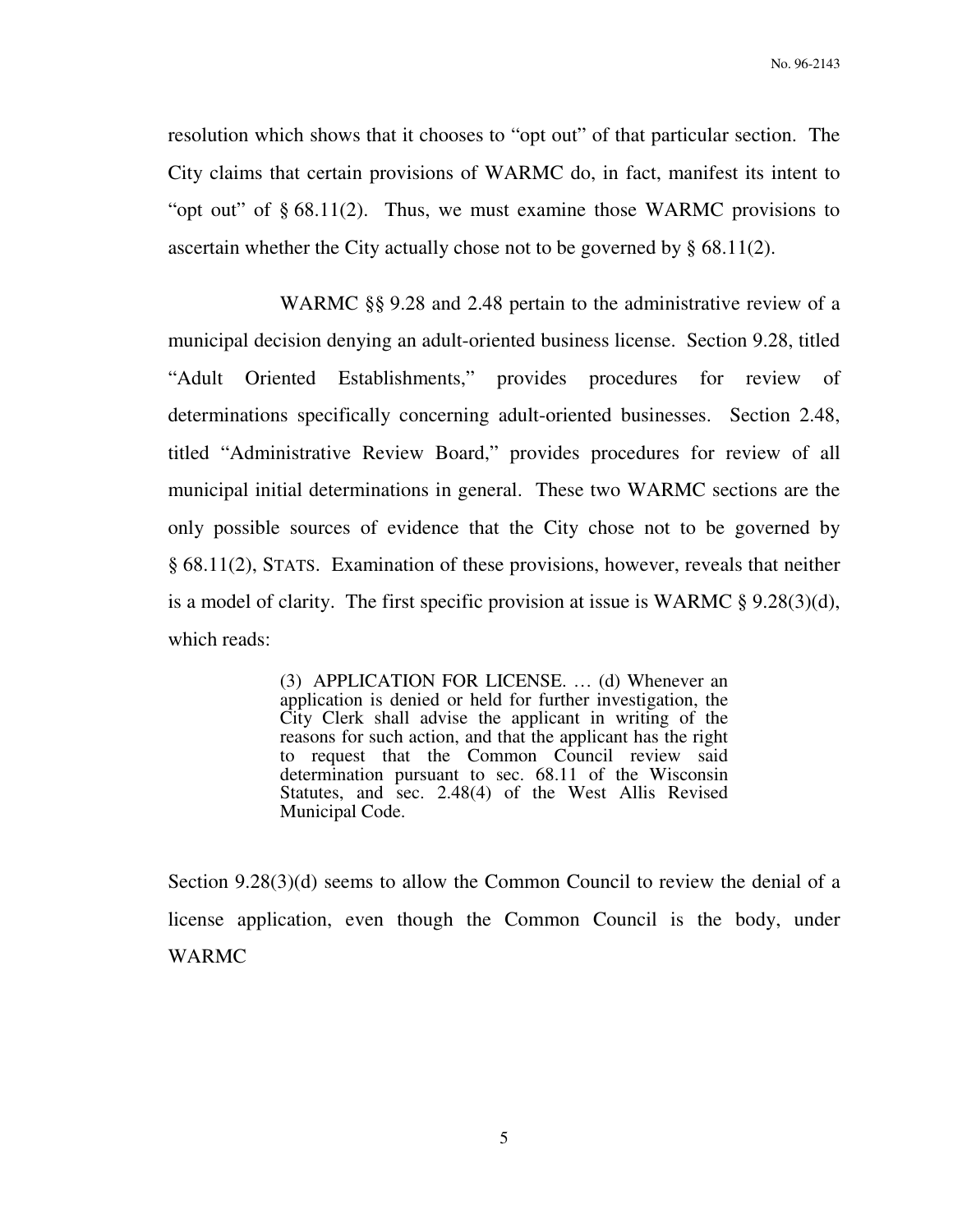§ 9.28(3)(c) that initially grants or denies the license application.<sup>1</sup> In contrast, § 68.11(2) does not allow the Common Council to review its own determination. The City argues that the conflict between § 9.28(3)(d) and § 68.11(2) evidences the City's desire not to be bound by  $\S$  68.11(2). Tee & Bee, however, points out that although § 9.28(3)(d) allows an applicant to request that the "Common Council review said determination," that phrase is modified by the language that follows, namely, "pursuant to sec. 68.11 of the Wisconsin Statutes, and sec 2.48(4)." Therefore, the City seems to have elected to be governed by  $\S$  68.11, while simultaneously mandating that the Common Council review its own determinations, in violation of  $\S$  68.11(2). In addition,  $\S$  9.28(3)(d) contradicts itself further by stating that the Common Council must review determinations "pursuant to ... sec. 2.48(4)." WARMC  $\S$  2.48(4) reads:

(4) Administrative Appeals Review Board.

 (a) There is hereby created for the City an Administrative Review Appeals Board consisting of three (3) members, which shall have the duty and responsibility of hearing appeals from initial administrative determinations of decisions of officers, employees, agents, agencies, committees, boards and commissions of the City filed in accordance with sec. 68.10 of the Wisconsin Statutes, and making a final determination thereon.

 $\overline{a}$ 

<sup>&</sup>lt;sup>1</sup> WARMC § 9.28(3)(c) reads:

<sup>(3)</sup> APPLICATION FOR A LICENSE. … (c) Within sixty (60) days of receiving an application for a license, the Common Council shall grant or deny the license or hold the application for an additional thirty (30) days for further investigation. The City Clerk shall notify the applicant whether the application is granted, denied or held for further investigation. Such additional investigation shall not exceed an additional thirty (30) days unless otherwise agreed to by the applicant. Upon the conclusion of such additional investigation, the Common Council shall grant or deny the permit and the City Clerk shall advise the applicant in writing whether the application is granted or denied.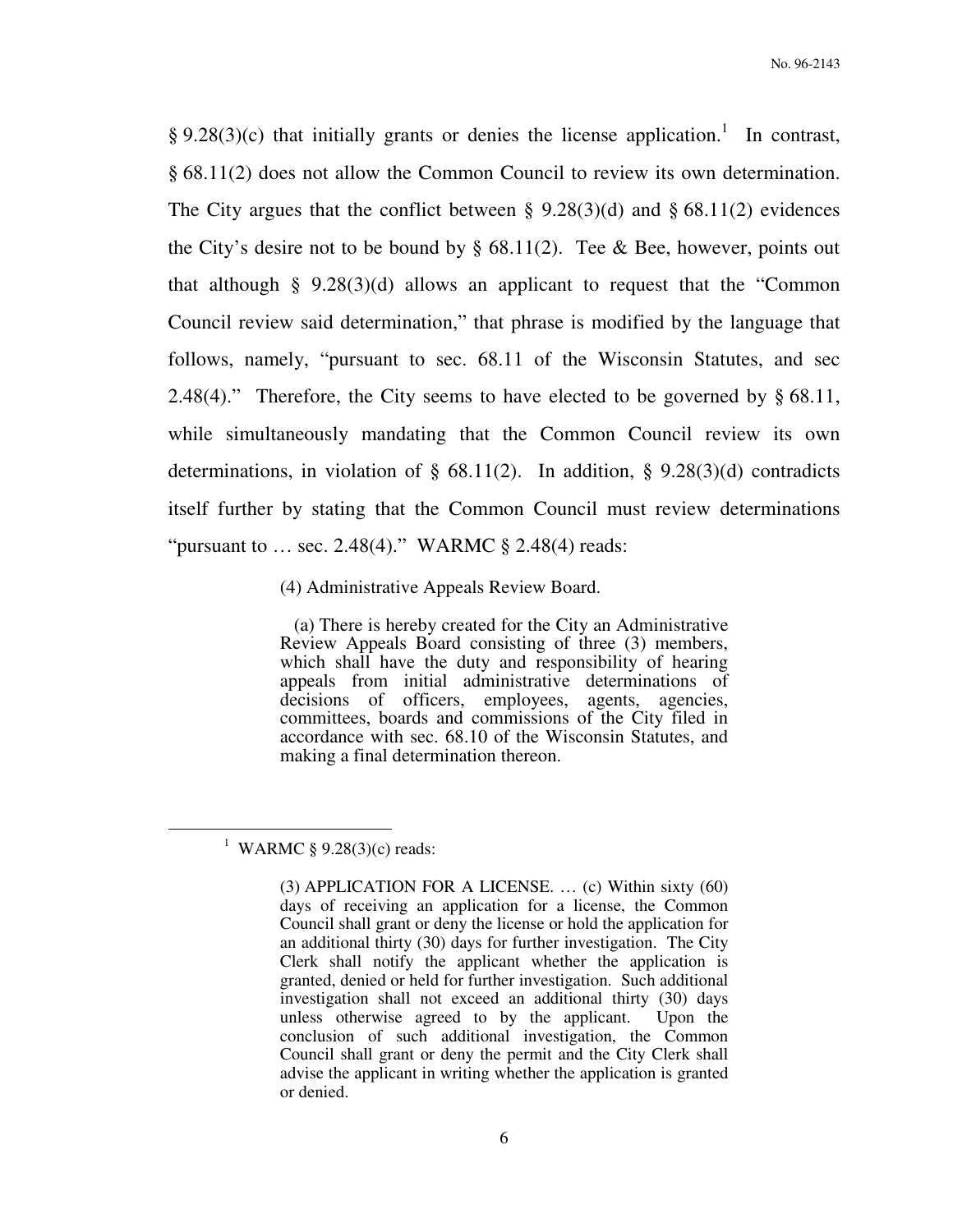(b) In conducting administrative review hearings and making final decisions, the Board shall be governed by the provisions of secs. 68.11 and 68.12 of the Wisconsin Statutes.

 (c) The Administrative Appeals Review Board shall consist of the Mayor, one alderman and one citizen. The alderman member shall be designated annually by the Mayor at the first meeting of the Common Council in June of each year and shall be subject to confirmation by the Common Council. The citizen member shall be appointed by the Mayor, subject to confirmation of the Common Council, for a two (2) year term commencing on July 1 of even numbered years. The Mayor shall serve as chairman of the Board. The Mayor may appoint, subject to confirmation, for a two (2) year term, one alternate member who shall act with full power only when a member of the Board is absent or refuses to serve because of an interest in the subject matter of the appeal. The Board may adopt rules for conduct of hearing, not in conflict or inconsistent with the provisions of sec. 68.11 of the Wisconsin Statutes.

Thus, in § 9.28(3)(d), the City seems to appoint both the Common Council and the Administrative Appeals Review Board to review license denials.

 The City responds to this apparent contradiction by claiming that the reference in WARMC § 9.28(3)(d) to WARMC § 2.48(4) is a typographical error. According to the City, § 9.28(3)(d) was actually intended to read "the applicant has the right to request that the Common Council review said determination pursuant to … sec. 2.48(5)." The City buttresses its argument by directing our attention to yet another provision, WARMC § 9.28(17). Section 9.28(17) reads:

> (17) ADMINISTRATIVE PROCEDURE AND REVIEW. Chapter 68 of the Wisconsin Statutes and sec. 2.48 of the Revised Municipal Code shall govern the administrative procedure and review concerning the granting, denial, renewal, or non-renewal of a license or permit. … An administrative appeal pursuant to the provisions contained in sec. 68.10 of the Wisconsin Statutes, and sec. 2.48(5) may be made by an aggrieved person to the Common Council and a hearing shall be held by the Common Council pursuant to sec. 68.11 of the Wisconsin Statutes, and sec. 2.48(5).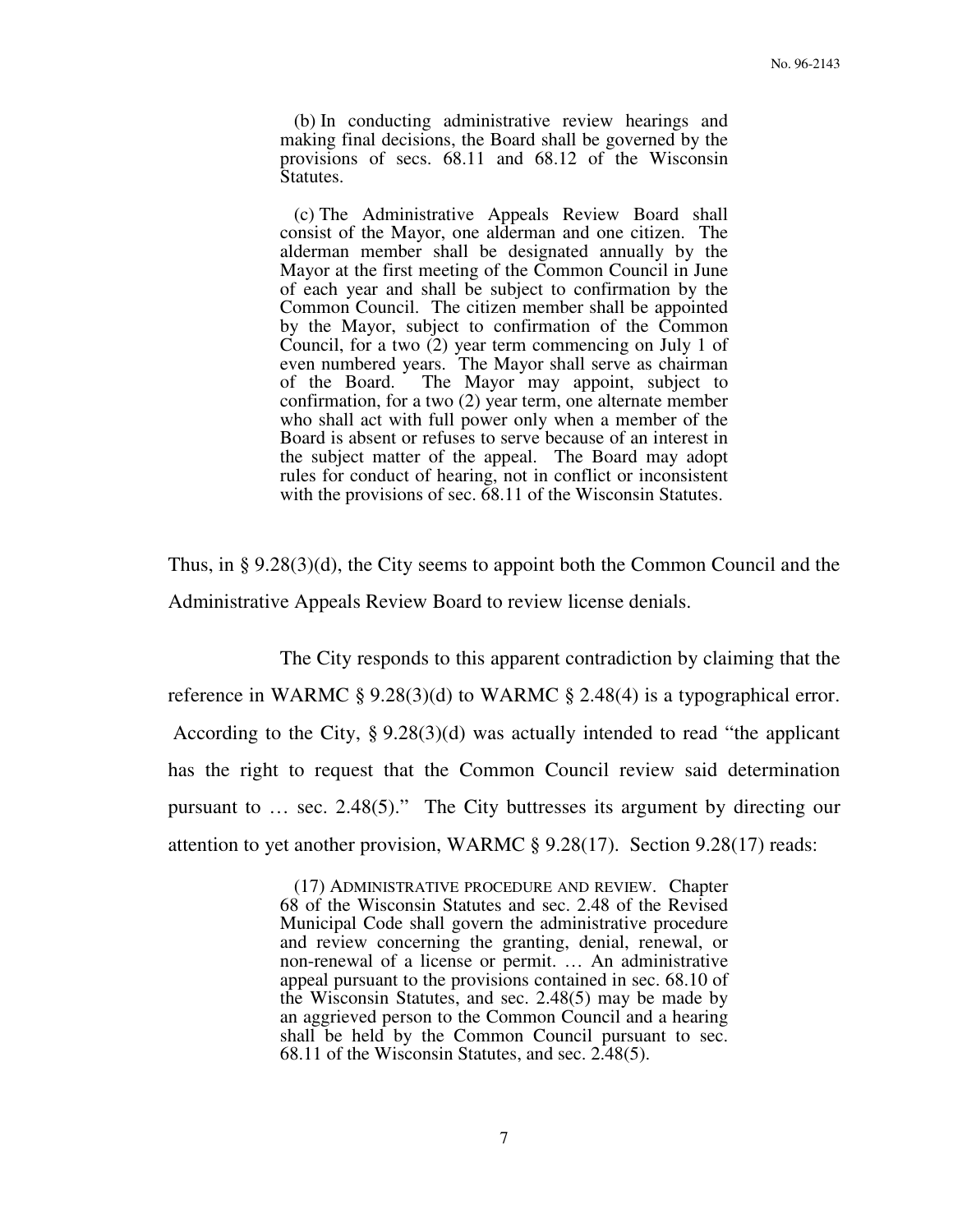Thus, § 9.28(17) seems to authorize the Common Council to hear administrative appeals "pursuant to … sec. 2.48(5)." WARMC § 2.48(5) reads:

(5) Common Council Reviews.

 Notwithstanding any of the provisions of this section, when a request is made for review of determination pursuant to sec. 68.08 of the Wisconsin Statutes, directly to the Common Council or any Committee thereof, the review for the initial determination shall be held in the manner provided and in compliance with sec. 68.11 of the Wisconsin Statutes. The review of the determination, as herein provided, shall be a final determination, as provided in sec. 68.12 of the Wisconsin Statutes, and there shall be no further administrative review. Requests made under this subsection shall be filed with the City Clerk within the time prescribed.

Therefore, because the reference in  $\S 9.28(17)$  to  $\S 2.48(5)$  does not present the same contradiction that the reference in § 9.28(3)(d) to § 2.48(4) presents, the City argues that the latter reference must be a typographical error. The City fails to acknowledge, however, that both §§ 9.28(17) and 2.48(5) contain the same contradiction as  $\S 9.28(3)(d)$ . For example,  $\S 9.28(17)$  states that an "administrative appeal … hearing shall be held by the Common Council pursuant to sec. 68.11 of the Wisconsin Statutes." Section 2.48(5) similarly states that the Common Council's review "shall be held in the manner provided and in compliance with sec. 68.11 of the Wisconsin Statutes." Thus, §§ 9.28(17) and 2.48(5), like § 9.28(3)(d), inconsistently mandate that license denials be reviewed in accordance with § 68.11, STATS., while simultaneously appointing the Common Council to conduct the review, in direct violation of § 68.11(2), STATS.

 Finally, all of the above must be viewed in light of the language of WARMC § 2.48(1), which reads:

> (1) LEGISLATIVE INTENT. In order to ensure fair play and due process in the administration of the affairs, ordinances, resolutions and bylaws of the city the Common Council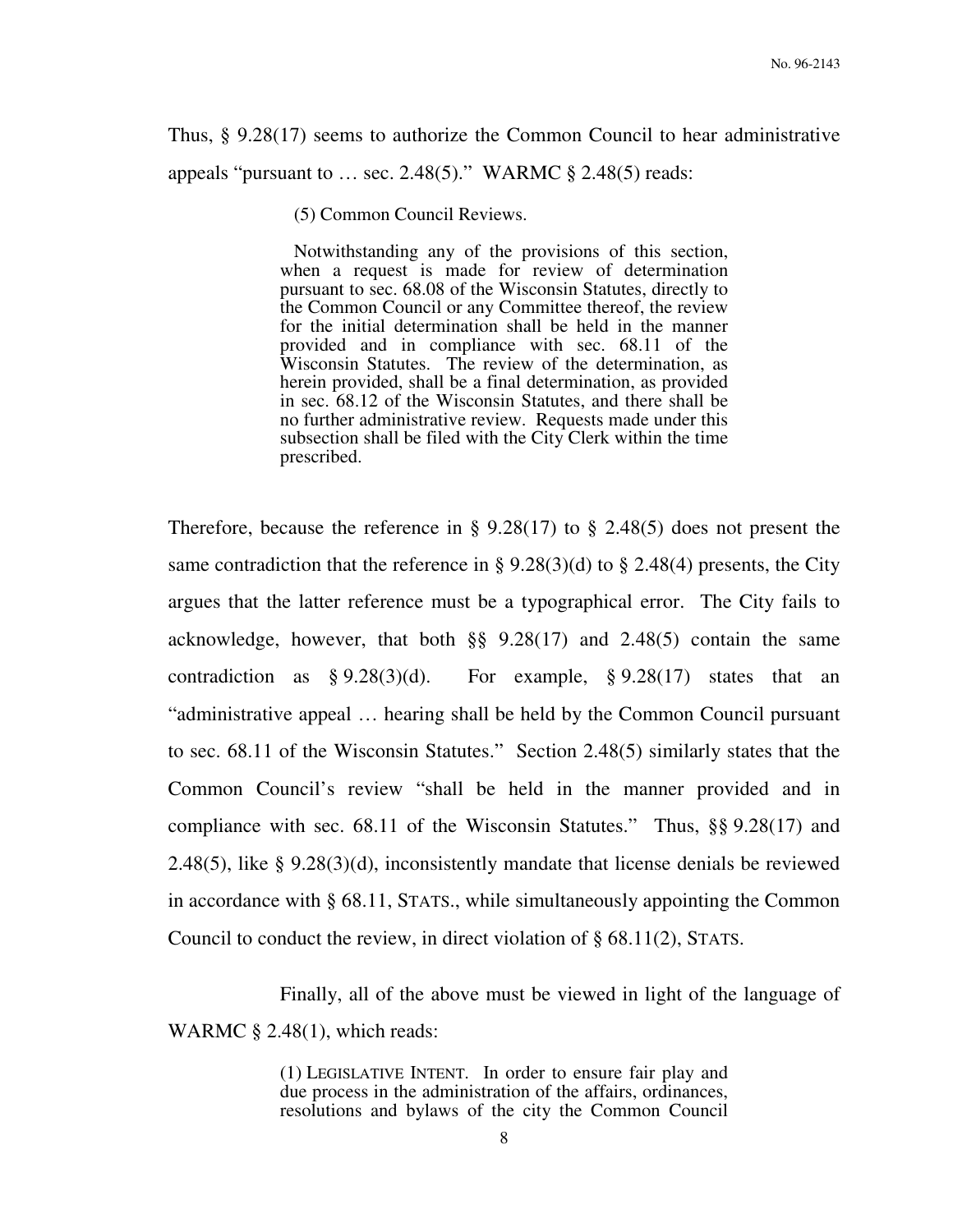hereby declares that the provisions of Chapter 68 of the Wisconsin Statutes relating to municipal administrative review procedure shall be in full force and effect in the city, except as otherwise provided herein.

Although WARMC never explicitly mentions § 68.16, STATS., § 2.48(1) is perhaps the most complete statement of the City's intent with regard to Chapter 68, STATS. As that section states, the City intended all of Chapter 68 to be in "full force and effect in the city, except as otherwise provided herein." That is to say, according to § 2.48(1), the City did not choose to opt out of Chapter 68, unless it stated its intent to do so in some other resolution or ordinance. We have found no WARMC provision which explicitly states that the City intended to opt out of § 68.11(2). Instead, we have encountered numerous provisions which, while providing procedures for administrative review of municipal determinations, do not even come close to providing clear evidence that the City actually "elected" not to be governed by § 68.11(2). Although WARMC §§ 9.28(3)(d), 9.28(17) and 2.48(5) conflict with § 68.11(2), all of those sections, including WARMC § 2.48(4), provide for appeals to be held pursuant to § 68.11, STATS. Section 2.48(5) even goes so far as to require that administrative review hearings be "held in the manner provided and in compliance with § 68.11." Thus, we cannot conclude that the City intended to opt out of  $\S 68.11(2)$ , under the authority of § 68.16, by enacting the WARMC provisions.

 We are, however, not finished with the task of interpreting the relevant WARMC provisions. As noted previously, these provisions are confusing and contradictory. Although WARMC § 9.28(17) has the Common Council reviewing initial determinations, WARMC § 9.28(3)(d) gives this job to both the Common Council and the Administrative Appeals Review Board. To determine what sort of appellate procedure WARMC actually mandates, we must reconcile these conflicting provisions. A black letter rule in deciphering seemingly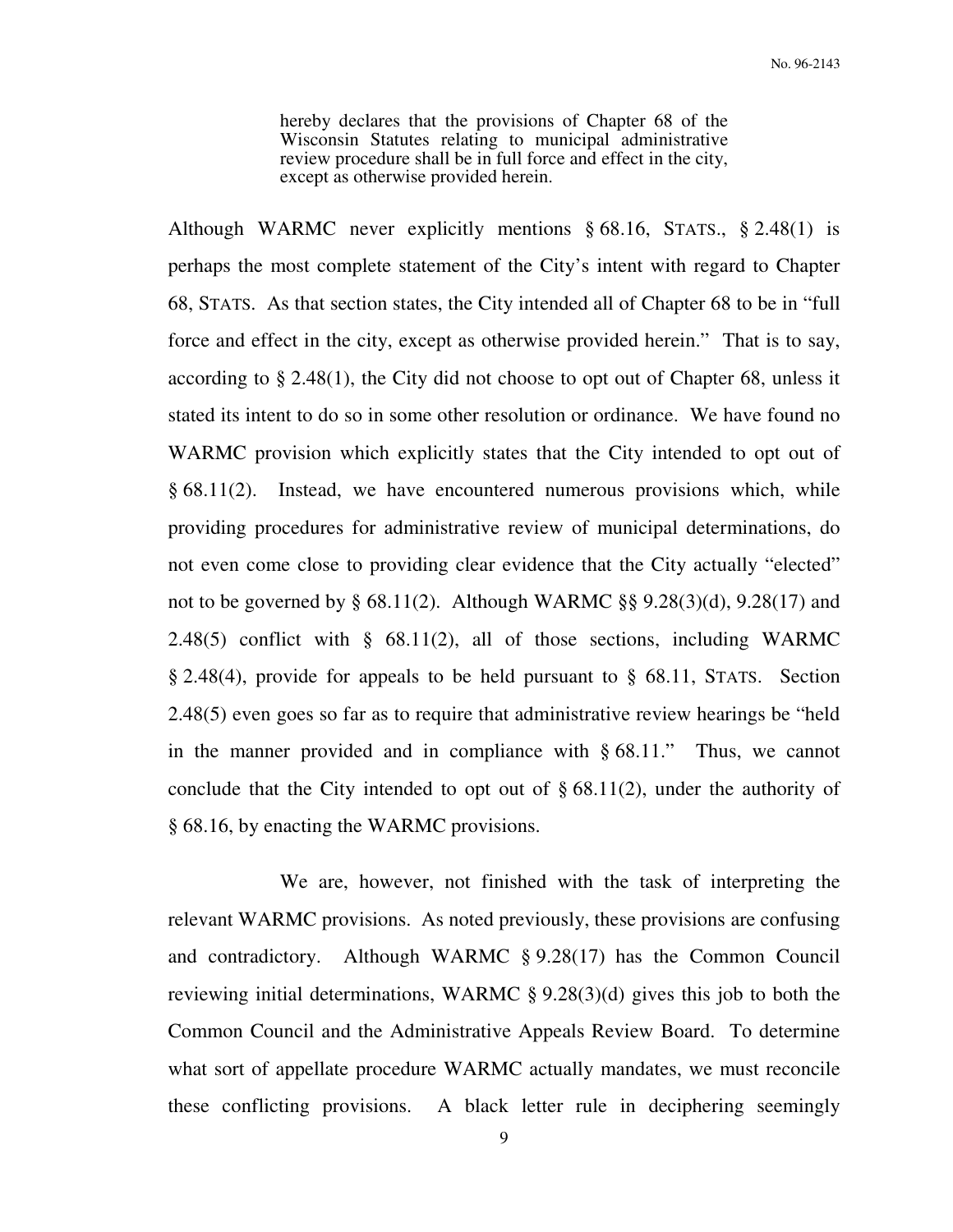contradictory provisions in an ordinance is to ascertain the legislative intent and to look at the plain language of the ordinance itself. *See State v. Sostre*, 198 Wis.2d 409, 414, 542 N.W.2d 774, 776 (1996). When examining a particular phrase in any ordinance, the court must examine it in light of the entire ordinance. *See Elliott v. Employers Mut. Cas. Co.*, 176 Wis.2d 410, 414, 500 N.W.2d 397, 399 (Ct. App. 1993). The cardinal rule is that the purpose of the whole ordinance is favored over a construction which would defeat the manifest object of the ordinance; therefore, when two portions of an ordinance are involved and are in conflict with each other, the court seeks to construe them so that they are harmonious. *See Antonio M.C. v. State,* 182 Wis.2d 301, 309, 513 N.W.2d 662, 665 (Ct. App. 1994).

The City has not opted out of  $\S$  68.11(2), STATS., therefore, it is bound by that provision, and any part of WARMC which conflicts with § 68.11(2) may not be given effect. *See DeRosso Landfill Co. v. City of Oak Creek*, 200 Wis.2d 642, 651, 547 N.W.2d 770, 773 (1996) (Municipalities cannot lawfully authorize what the legislature has expressly forbidden.). WARMC §§ 9.28(3)(d), 9.28(17) and 2.48(5) allow the Common Council to review its own initial determinations, and thus, directly conflict with the requirement of § 68.11(2), that municipalities "shall provide an impartial decisionmaker … who did not participate in making or reviewing the initial determination." Therefore, we may not give effect to the portions of these provisions which purport to allow the Common Council to review its own decisions. WARMC § 9.28(3)(d), however, also directs appeals to be reviewed by the Administrative Appeals Review Board, pursuant to WARMC § 2.48(4). This arrangement does not conflict with § 68.11(2). Thus, the most harmonious interpretation of the conflicting provisions is that the reference in § 9.28(3)(d) to § 2.48(4) governs. This interpretation does